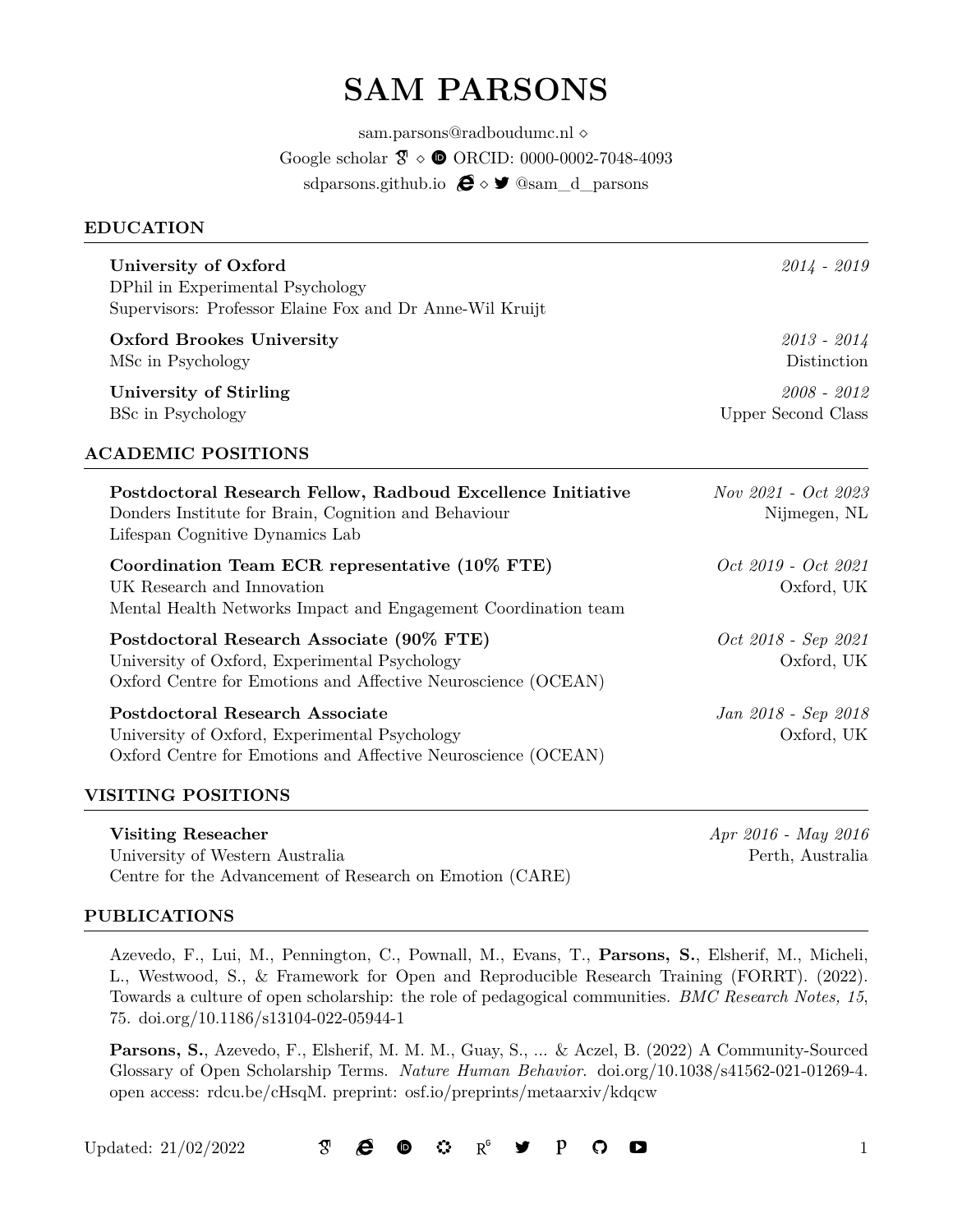**Parsons, S.**, Todorovic, A., Lim, M., Songco, A., & Fox, E. (2022). Data and protocol for the Oxford Achieving Resilience during COVID-19 (ARC) study. *Journal of Open Psychology Data, 10*,(1), 4. [doi.org/10.5334/jopd.56](http://doi.org/10.5334/jopd.56)

**Parsons, S.** (2022). Exploring reliability heterogeneity with multiverse analyses: Data processing decisions unpredictably influence measurement reliability. *accepted for publication at Meta-Psychology currently undergoing reproducibility check*. Preprint: *[psyarxiv.com/y6tcz](https://psyarxiv.com/y6tcz)*, data and code: *[osf.io/haz6u/](https://osf.io/haz6u/)*

Pownall, M., Azevedo, F., Aldoh, A., Elsherif, M. Vasilev, M., Pennington, C., Robertson, O., Vel Tromp, M., Lui, M., Makel, M., Tonge, N., Moreau, D., Horry, R., Shaw, J., Tzavella, L., McGarrigle, R., Talbot, C., **Parsons, S.**, & FORRT (2021). Embedding open and reproducible science into teaching: A bank of lesson plans and resources. *Scholarship of Teaching and Learning in Psychology*. [doi.org/10.1037/stl0000307.](https://doi.org/10.1037/stl0000307) preprint: [psyarxiv.com/fgv79](https://psyarxiv.com/fgv79)

Lim, M. C., **Parsons, S.**, Goglio, A., Fox, E. (2021). Anxiety, stress, and binge eating behaviours in adolescence: a prospective approach. *Journal of Eating Disorders, 9*. *[doi.org/10.1186/s40337-021-](https://doi.org/10.1186/s40337-021-00444-2) [00444-2](https://doi.org/10.1186/s40337-021-00444-2)*

**Parsons, S.**, (2021). splithalf: robust estimates of split half reliability. *Journal of Open Source Software, 6*(60), 3041, *[doi.org/10.21105/joss.03041](https://doi.org/10.21105/joss.03041)*

**Parsons, S.**, Booth, C., Songco, A., & Fox, E. (2021). Emotional information-processing correlates of mental health in adolescence: A network analysis approach. *Cognition and Emotion [doi.org/10.1080/02699931.2021.1915752](https://doi.org/10.1080/02699931.2021.1915752)*. Preprint: *[psyarxiv.com/8ygnh](https://psyarxiv.com/8ygnh)*, data and code: *[osf.io/mn5ek/](https://osf.io/mn5ek/)*

Demkowicz, O., Panayiotou, M., **Parsons, S.**, Feltham, A., Arseneault, L., Ingram, B., Patalay, P., Edge D." Pierce, M., Creswell, C., Victor, C., O'Connor, R., & Qualter, P. (2021). Looking back to move forward: Reflections on the strengths and challenges of the COVID-19 UK mental health research response. *Frontiers Psychiatry*. *[10.3389/fpsyt.2021.622562](https://doi.org/10.3389/fpsyt.2021.622562)*

Songco, A., Booth, C., Spiegler, O., **Parsons, S.**, & Fox, E. (2020). Anxiety and depressive symptom trajectories in adolescence and the co-occurring development of cognitive biases: Evidence from the Cog-BIAS longitudinal study. *Journal of Abnormal Child Psychology, 48*, 1617–1633, DOI: *[10.1007/s10802-](https://doi.org/10.1007/s10802-020-00694-9) [020-00694-9](https://doi.org/10.1007/s10802-020-00694-9)*

Booth, C., Songco, A., **Parsons, S.**, & Fox, E. (2020). Cognitive mechanisms predicting resilient functioning in adolescence: Evidence from the CogBIAS longitudinal study. *Development and Psychopathology*, 1-9. DOI:*[10.1017/S0954579420000668](https://doi.org/10.1017/S0954579420000668)*

Dodd, H., Rayson, H., Ryan, Z., Bishop, C., **Parsons, S.**, Stuijfzand, B. (2020). Trajectories of anxiety when children start school: The role of behavioral inhibition and attention bias to angry and happy faces *Journal of Abnormal Psychology*. DOI: *[10.1037/abn0000623](https://doi.org/10.1037/abn0000623)*

**Parsons, S.** (2020). Does attention bias modification induce structural brain changes? A commentary on Abend et al. (2019). *Biological Psychology, 152*. DOI: *[10.1016/j.biopsycho.2020.107866](https://www.sciencedirect.com/science/article/pii/S0301051120300260)*. Preprint: *[psyarxiv.com/4ze6h](https://psyarxiv.com/4ze6h/)*

Herbert, M., Notebaert, L., **Parsons, S.**, Fox, E., & MacLeod, C. (2019). The Effect of Varying Danger Controllability on Attention to Threat Messages. *Applied Cognitive Psychology, 34*(2). DOI: *[10.1002/acp.3628](https://onlinelibrary.wiley.com/doi/abs/10.1002/acp.3628)*

**Parsons, S.**, Kruijt, A-W., & Fox, E. (2019). Psychological Science needs a standard practice of reporting the reliability of cognitive behavioural measurements. *Advances in Methods and Practices in Psychological Science, 2,*(4), 378-395. DOI: [doi.org/10.1177/2515245919879695.](https://doi.org/10.1177/2515245919879695) Preprint: *[psyarxiv.com/6ka9z](https://psyarxiv.com/6ka9z)*

Updated:  $21/02/2022$   $\sigma$   $\mathbf{C}$   $\mathbf{D}$   $\mathbf{C}$   $\mathbf{V}$   $\mathbf{P}$   $\mathbf{C}$   $\mathbf{D}$   $\mathbf{C}$   $\mathbf{D}$   $\mathbf{D}$   $\mathbf{C}$   $\mathbf{D}$   $\mathbf{D}$   $\mathbf{D}$   $\mathbf{D}$   $\mathbf{D}$   $\mathbf{D}$   $\mathbf{D}$   $\mathbf{D}$   $\mathbf{D}$   $\mathbf{D}$   $\mathbf{$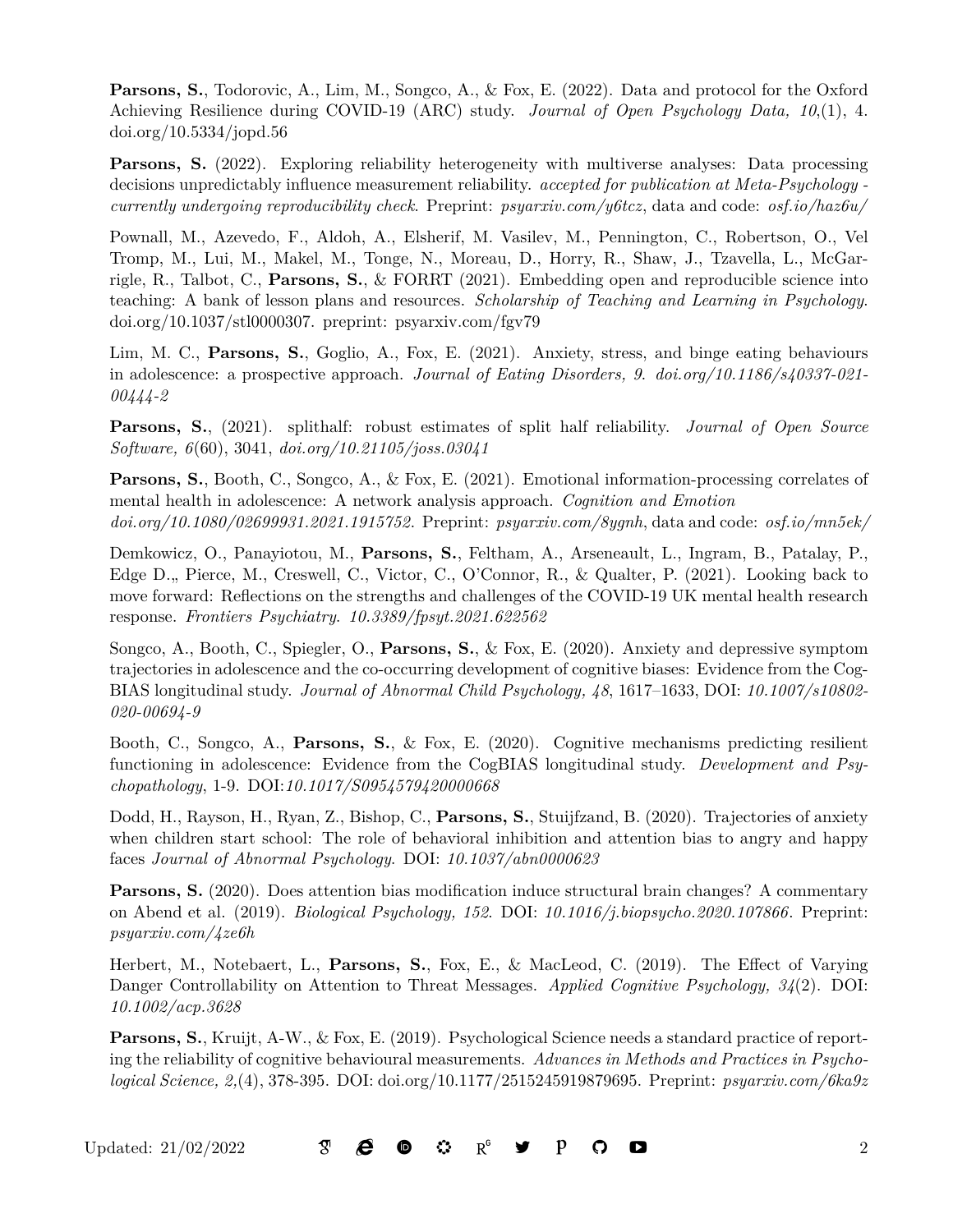Booth, C., Songco, A., **Parsons, S.**, Heathcote, L.C., & Fox, E. (2019). The CogBIAS longitudinal study of adolescence: Cohort profile and stability and change in measures across three waves. *BMC Psychology, 7*, 73. DOI:*[10.1186/s40359-019-0342-8](https://bmcpsychology.biomedcentral.com/articles/10.1186/s40359-019-0342-8)*

Crüwell, S., van Doorn, J., Etz, A., Makel, M.C., Moshontz, H., Niebaum, J., Orben, A., **Parsons, S.**, & Schulte-Mecklenbeck, M. (2019). 7 Easy Steps to Open Science: An annotated reading list. *Zeitschrift für Psychologie, 227*, 237-248. DOI: *[doi.org/10.1027/2151-2604/a000387](https://doi.org/10.1027/2151-2604/a000387)*. Preprint: *[psyarxiv.com/cfzyx](https://psyarxiv.com/cfzyx)*

Kruijt, A-W., **Parsons, S.**, & Fox, E. (2019). A meta-analysis of bias at baseline in RCTs of attention bias modification: no evidence for bias towards threat in clinical anxiety and PTSD. *Journal of Abnormal Psychology, 128*(6), 563-573. DOI: 10.1037/abn0000406. Preprint DOI: *[10.31234/osf.io/rfjup](#page-0-0)*

**Parsons, S.** (2018). Moving forward with questions of process and procedure in cognitive bias modification research: three points of consideration. *Published as an eLetter on [DOI: 10.1192/bjp.2018.43](https://doi.org/10.1192/bjp.2018.43)*. Preprint: *[psyarxiv.com/k3vxc](https://psyarxiv.com/k3vxc)*

Notebaert, L., Georgiades, J., Herbert, M., Grafton, B., **Parsons, S.**, Fox, E., & MacLeod, C. (2018). Trait anxiety and the alignment of attentional bias with controllability of danger. *Psychological Research*. DOI: *[doi.org/10.1007/s00426-018-1081-9](https://doi.org/10.1007/s00426-018-1081-9)*

Lakens, et al. (2017). Justify Your Alpha: A Response to "Redefine Statistical Significance". *Nature Human Behaviour, 2*, 168-171. DOI:[10.1038/s41562-018-0311-x](https://www.nature.com/articles/s41562-018-0311-x). Preprint: *[psyarxiv.com/9s3y6/](https://psyarxiv.com/9s3y6/)*

Booth, C., Songco, A., **Parsons, S.**, Heathcote, L., Vincent, J., Keers, R., & Fox, E. (2017). The Cog-BIAS longitudinal study protocol: cognitive and genetic factors influencing psychological functioning in adolescence. *BMC Psychology, 5*(1). DOI: https://doi.org/10.1186/s40359-017-0210-3

**Parsons, S**, Kruijt, A-W., & Fox, E. (2016). A cognitive model of psychological resilience. *Journal of Experimental Psychopathology, 7*(3), 296-310. DOI: http://dx.doi.org/10.5127/jep.053415

### **UNDER REVIEW AND PREPRINTS**

Todorovic, A., **Parsons, S.**, Chapple, L., Taylor, A., & Fox, E. (2022, April 29). Lower, not higher, trait anxiety leads to switch cost asymmetry on neutral tasks: a replication and extension of Gustavson et al., 2017. https://doi.org/10.31234/osf.io/aer8b

**FORRT\***. (2019). Introducing a Framework for Open and Reproducible Research Training (FORRT). **\*Co-author**. Preprint: *[osf.io/bnh7p/](https://osf.io/bnh7p/)*. Website: *[forrt.netlify.com/](https://forrt.netlify.com/)*

**Parsons, S.** (2019). Visualising two approaches to explore reliability-power relationships. Preprint: *[psyarxiv.com/qh5mf](https://psyarxiv.com/qh5mf)*

### **SCHOLARSHIPS AND AWARDS**

| Radboud Excellence Initiative Fellowship                                                                                                       | <i>Nov, 2021</i> |
|------------------------------------------------------------------------------------------------------------------------------------------------|------------------|
| Radboud University, The Netherlands                                                                                                            | aprox. € 175,000 |
| Open Scholarship award - 2nd Place for a Framework for Open<br>and Reproducible Research Training (FORRT)<br>Open Scholarship Community Galway | May, 2021        |
| Mission award for ReproducibiliTea                                                                                                             | <i>Oct</i> 2020  |
| Society for the Improvement of Psychological Science. improving psych.org                                                                      | \$500            |

Updated:  $21/02/2022$   $\sigma$   $\mathbf{C}$   $\mathbf{D}$   $\mathbf{C}$   $\mathbf{V}$   $\mathbf{P}$   $\mathbf{C}$   $\mathbf{D}$   $\mathbf{S}$  3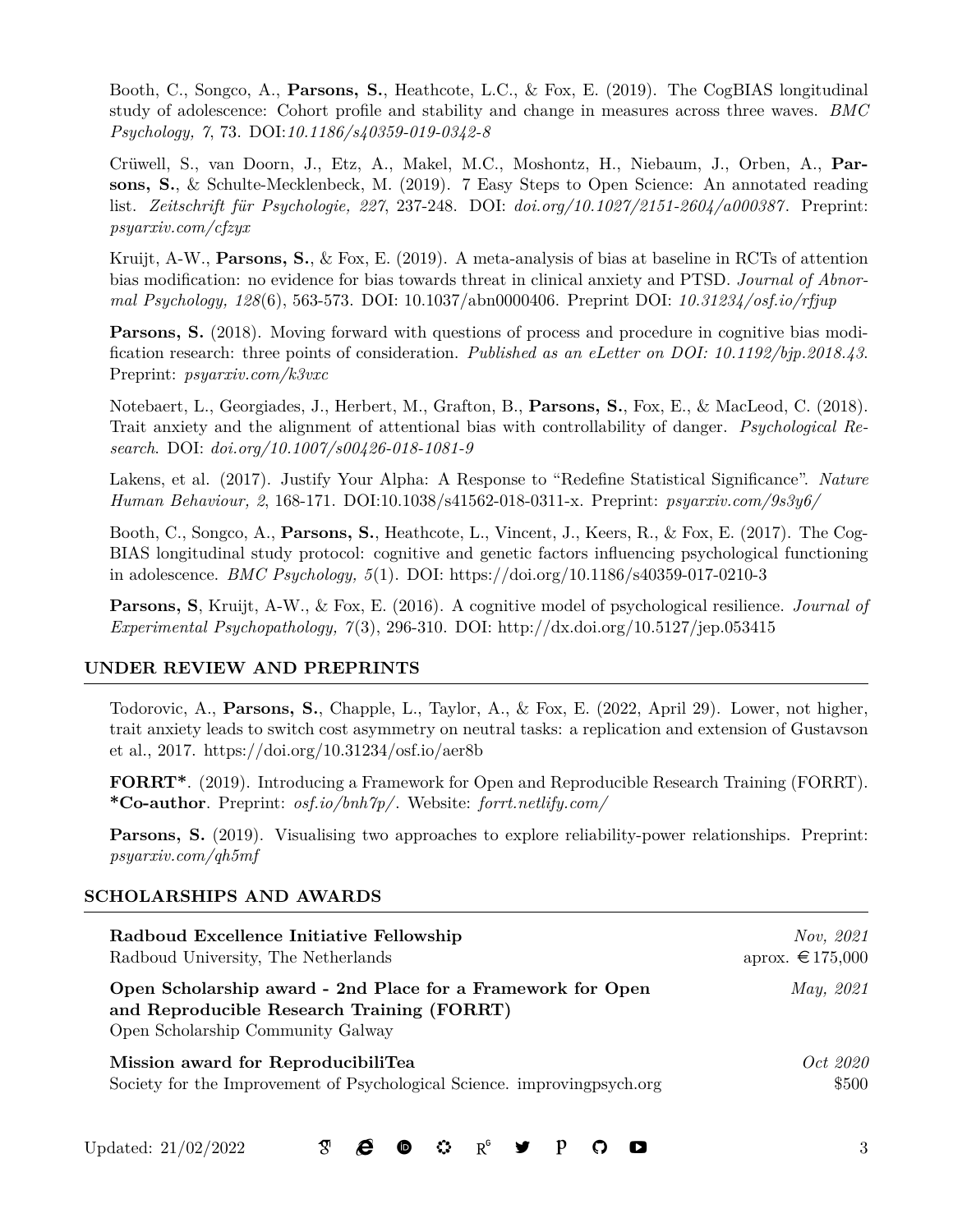| Commendation award for 'A Framework for Open and Reproducible<br><b>Research Training - FORRT'</b><br>Society for the Improvement of Psychological Science. improving psych.org | Oct 2020                          |
|---------------------------------------------------------------------------------------------------------------------------------------------------------------------------------|-----------------------------------|
| Award for Excellence in recognition of exceptional contribution                                                                                                                 | Apr 2020                          |
| Department of Experimental Psychology, University of Oxford.                                                                                                                    | £1,000 salary raise               |
| Commendation award for ReproducibiliTea<br>Society for the Improvement of Psychological Science. improving psych.org                                                            | Feb 2020                          |
| UKRN Grant to ReproducibiliTea                                                                                                                                                  | Dec 2019                          |
| UK Reproducibility Network                                                                                                                                                      | £3,261                            |
| <b>UKRN</b> Grant to ReproducibiliTea                                                                                                                                           | Jan 2019                          |
| UK Reproducibility Network                                                                                                                                                      | £2,500                            |
| Travel bursary                                                                                                                                                                  | 2017                              |
| MQ Mental Health science meeting                                                                                                                                                | £146                              |
| Conference bursary                                                                                                                                                              | 2017                              |
| BPS conference registration and travel                                                                                                                                          | £165                              |
| Travel and Research fund                                                                                                                                                        | 2016                              |
| Awarded by St Cross college to attend ECPP conference, France                                                                                                                   | £400                              |
| 3 year DPhil Studentship                                                                                                                                                        | 2014-2017                         |
| University of Oxford; Funded via ERC grant                                                                                                                                      | aprox. $\pounds 66,000$           |
| Summer research bursary                                                                                                                                                         | 2011                              |
| University of Stirling                                                                                                                                                          | £1,400                            |
| TEACHING EXPERIENCE                                                                                                                                                             |                                   |
| Guest Lecture: Three advanced topics in measurement<br>Personality and Individual differences<br>Slides: $\frac{\text{osfio}}{\text{sysn3}}$                                    | May, 2021<br>Universität Jena, DE |
| Core Practical lab demonstrator                                                                                                                                                 | 2020                              |
| Applying for ethical approval; transparency in research reporting                                                                                                               | University of Oxford, UK          |
| <b>Core Practical Leader</b>                                                                                                                                                    | 2019                              |
| Personality, Individual Differences, and Personality Disorders                                                                                                                  | University of Oxford, UK          |
| Core Practical lab demonstrator                                                                                                                                                 | $2017 - 2018$                     |
| Personality, Individual Differences, and Personality Disorders                                                                                                                  | University of Oxford, UK          |
| Core Practical lab demonstrator                                                                                                                                                 | $2016 - 2017$                     |
| Modules: MATLAB, Report writing, Personality                                                                                                                                    | University of Oxford, UK          |
| <b>Oxbridge Academic Programs</b>                                                                                                                                               | 2016                              |
| Social Psychology Teacher, 4 week summer school                                                                                                                                 | Oxford, UK                        |
| Core Practical lab demonstrator                                                                                                                                                 | 2016                              |
| Modules: Perception, Neuroanatomy, Social, Cognitive                                                                                                                            | University of Oxford, UK          |
| <b>Tutor</b>                                                                                                                                                                    | 2015                              |

One term: resilience and research design University of Oxford, UK

Updated: 21/02/2022  $\sigma$   $\sigma$   $\sigma$   $\sigma$   $\sigma$   $\sigma$   $P$   $\sigma$   $\sigma$  4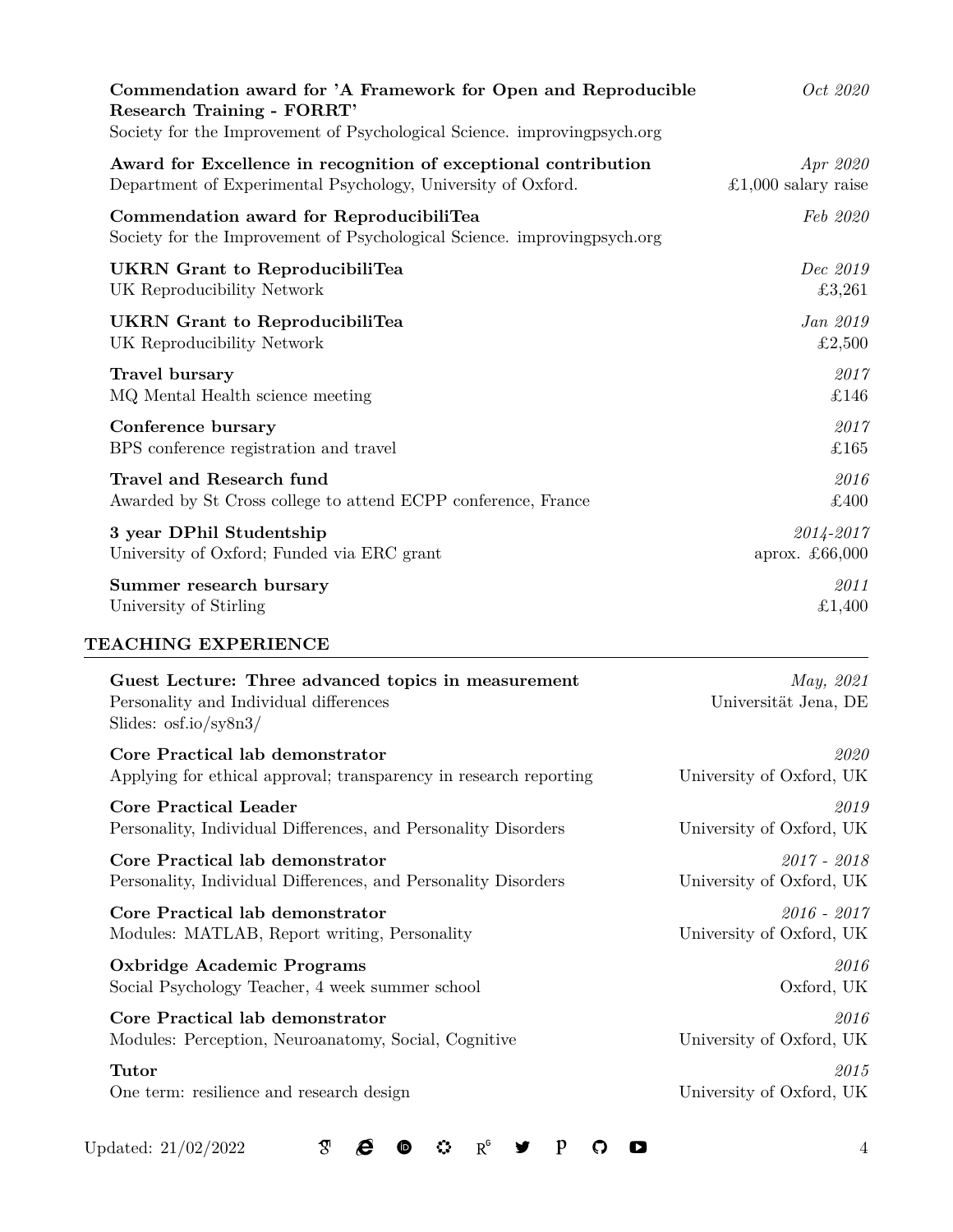# **WORKSHOPS**

| Developing resources to support teaching faculty and integrate<br>open scholarship content into curricula (co-organiser)<br>Society for the Improvement of Psychological Science conference                        | 2021<br>(virtual)                         |
|--------------------------------------------------------------------------------------------------------------------------------------------------------------------------------------------------------------------|-------------------------------------------|
| A Framework for Open and Reproducible Research Training (FORRT):<br>Curating pedagogical resources for teaching open and reproducible practices<br>Society for the Improvement of Psychological Science conference | 2020<br>virtual                           |
| What can open and reproducible research do for you?<br>New Horizons Doctoral College Conference; nhdcc20.wordpress.com<br>slides: $\frac{\text{os(}10}{\text{deg}(10)}$                                            | 2020<br>University of Surrey, virtual     |
| Revolutionizing (Open) Methods Pedagogy in Communication (co-lead)<br>International Communications Association Conference<br>video playlist: https://youtu.be/ma6z797kxEk                                          | 2020<br>virtual                           |
| How to Do Open Science: Hands-on Pre-registration Training (co-lead)<br>International Communications Association Conference<br>video playlist: www.youtube.com/playlist?list=PL_wlr6EiCKuVsUCLmOngx9d4fN9B1-cey    | 2020<br>virtual                           |
| <b>Advanced Methods in Reproducible Science</b><br>Hack-a-thon workshop lead; slides: osf.io/zy76n/                                                                                                                | 2020<br>Windsor, UK                       |
| <b>Advanced Methods in Reproducible Science</b><br>Hack-a-thon workshop lead                                                                                                                                       | 2019<br>Windsor, UK                       |
| Introduction to R<br>Including; data wrangling, basic analyses, and data visualisation                                                                                                                             | 2016<br>University of Oxford, UK          |
| <b>SUPERVISION</b>                                                                                                                                                                                                 |                                           |
| BSc final year research project<br>Supervision team for two students                                                                                                                                               | 2021 - 2022<br>University of Oxford, UK   |
| MSc research project<br>One student                                                                                                                                                                                | $2020 - 2021$<br>University of Oxford, UK |
| BSc final year research project<br>Supervision team for two students                                                                                                                                               | $2020 - 2021$<br>University of Oxford, UK |
| <b>DPhil in Experimental Psychology</b><br>Supervision team for one student                                                                                                                                        | $2019 - 2020$<br>University of Oxford, UK |
| MSc research project<br>Two students                                                                                                                                                                               | $2019 - 2020$<br>University of Oxford, UK |
| BSc final year research project<br>Two students                                                                                                                                                                    | $2019 - 2020$<br>University of Oxford, UK |
| MSc research project<br>One student                                                                                                                                                                                | $2018 - 2019$<br>University of Oxford, UK |
| BSc final year research project<br>Four students                                                                                                                                                                   | $2018 - 2019$<br>University of Oxford, UK |
|                                                                                                                                                                                                                    |                                           |

Updated:  $21/02/2022$   $\qquad \qquad$   $\qquad \qquad$   $\qquad \qquad$   $\qquad \qquad$   $\qquad \qquad$   $\qquad \qquad$   $\qquad \qquad$   $\qquad \qquad$   $\qquad \qquad$   $\qquad \qquad$   $\qquad \qquad$   $\qquad \qquad$   $\qquad \qquad$   $\qquad \qquad$   $\qquad \qquad$   $\qquad \qquad$   $\qquad \qquad$   $\qquad \qquad$   $\qquad \qquad$   $\qquad \qquad$   $\qquad \qquad$   $\qquad \qquad$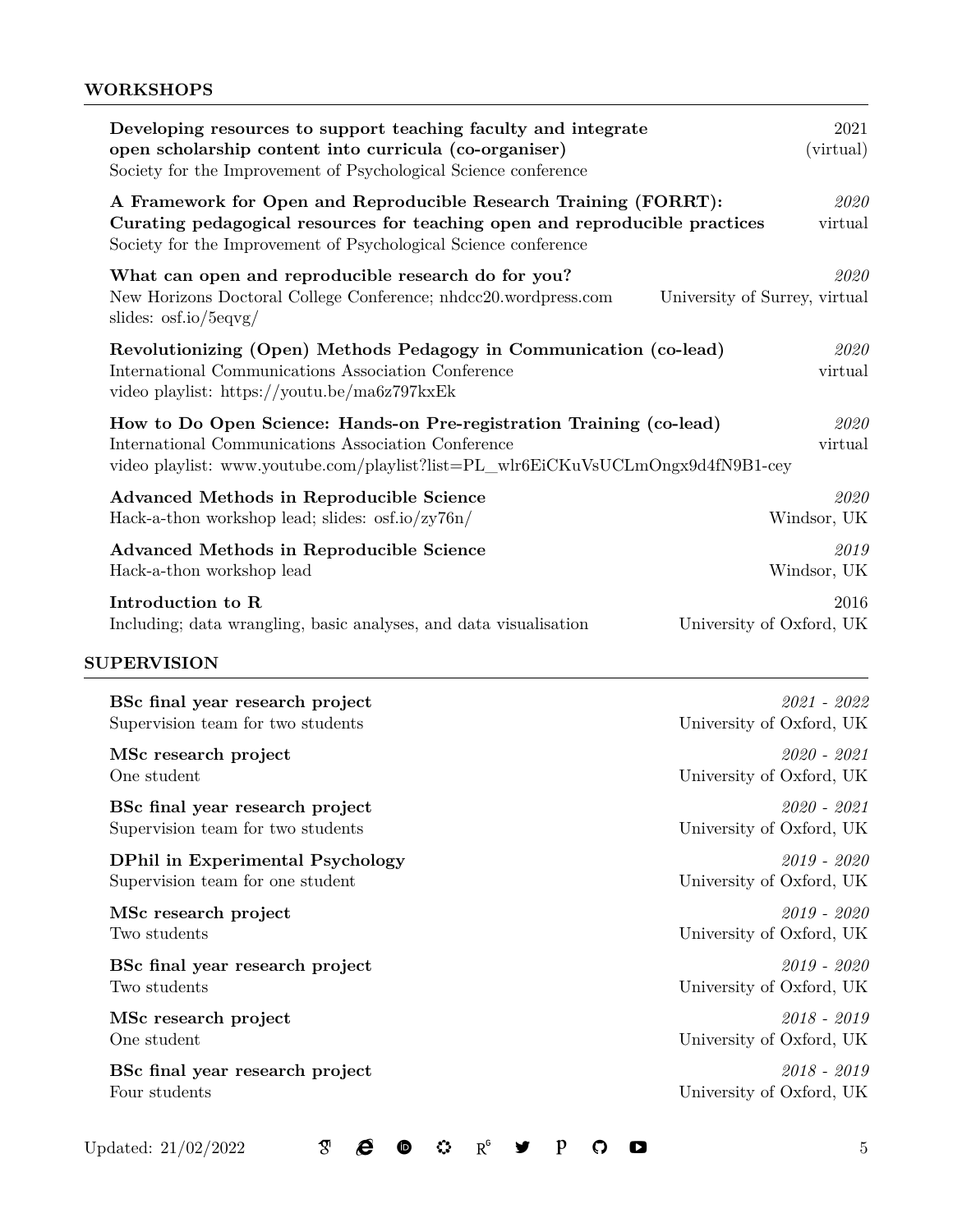# **INVITED PRESENTATIONS**

| Presentation slides can be found in this repository: osf.io/rfy2h/                                                               |
|----------------------------------------------------------------------------------------------------------------------------------|
| Aug, 2021<br>(Virtual) Hamilton, CA                                                                                              |
| The Framework for Open and Reproducible Research Training (FORRT)<br>Jun, 2021<br>(Virtual) Leeds, UK                            |
| Jun, 2021<br>(Virtual) UK                                                                                                        |
| The Framework for Open and Reproducible Research Training (FORRT)<br>May, 2021<br>(Virtual) Galway, Ireland                      |
| May, 2021<br>(Virtual)                                                                                                           |
| Mar, 2021<br>(Virtual) National Forum                                                                                            |
| Nov, 2020<br>(Virtual) London, UK                                                                                                |
| Evolution of Framework for Open and Reproducible Research Training<br><i>Oct, 2020</i><br>(Virtual) University of Birmingham, UK |
| Oct, 2020<br>(Virtual) University of Basel, Switzerland                                                                          |
| Sep, 2020<br>(Virtual) Oxford, UK                                                                                                |
| Jun, 2020<br>(Virtual) London, UK                                                                                                |
| May, 2020<br>(Virtual) Reading, UK                                                                                               |
| An Introduction to Open Science in Experimental Psychology Oxford<br>Mar, 2020<br>Oxford, UK                                     |
| Building a community from open scholarship pedagogy with FORRT                                                                   |

Updated:  $21/02/2022$   $\qquad \qquad \mathfrak{A}$   $\qquad \qquad \mathfrak{B}$   $\qquad \qquad \mathfrak{B}$   $\qquad \qquad \mathfrak{B}$   $\qquad \qquad \mathfrak{C}$   $\qquad \qquad \mathfrak{C}$   $\qquad \qquad \mathfrak{D}$   $\qquad \qquad \qquad \qquad \qquad 6$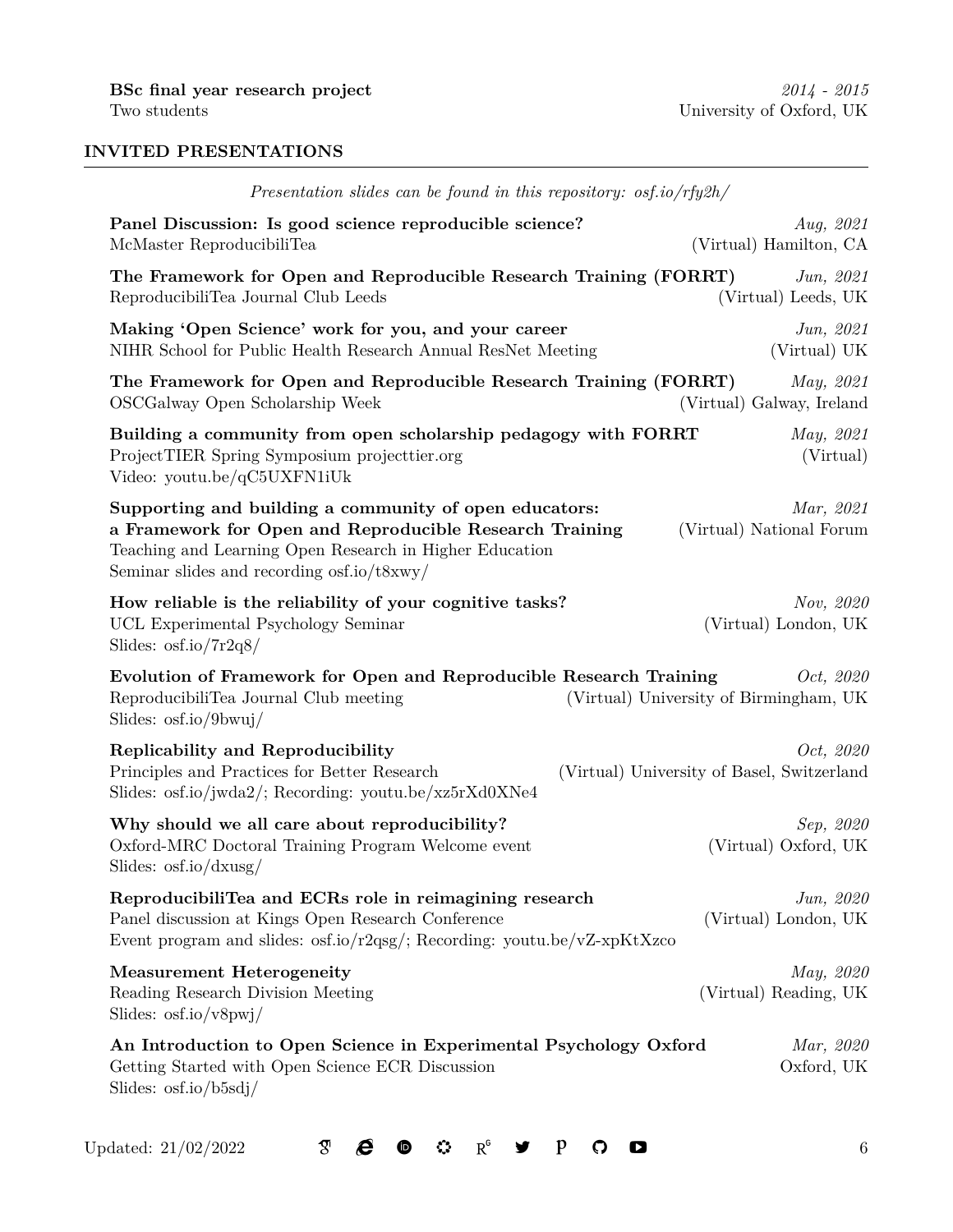| <b>Measurement Matters</b><br>UCL ReproducibiliTEA Journal Club<br>Slides: $\frac{\text{os(}10\text{/m5pdv}}{$                                                                                                                                                             | Jan, 2020<br>London, UK        |
|----------------------------------------------------------------------------------------------------------------------------------------------------------------------------------------------------------------------------------------------------------------------------|--------------------------------|
| Reflections from Reproducibility 2019<br>Advanced Methods in Reproducible Science<br>slides: $\frac{\text{os(}10}{\text{ybb(1)}}$                                                                                                                                          | Jan, 2020<br>Windsor, UK       |
| <b>Measurement Matters: Psychometric Horror Stories</b><br><b>ECR Fireside Talks</b><br>Slides: $\frac{\text{os(}10}{\text{ppn3j}}$                                                                                                                                        | <i>Oct, 2019</i><br>Oxford, UK |
| What can WE do to promote culture change? ECR discussion<br>Oxford-Berlin Open Science Summer School<br>Slides: $\frac{\text{osf.io}}{\text{exp7}}$                                                                                                                        | Sep, 2019<br>Oxford, UK        |
| Introducing a Framework for Open and Reproducible Research<br>Training (FORRT)<br>UK Open Research Working Groups meeting<br>Slides: osf.io/fypqn/; Audio: tinyurl.com/UKORWG19-AV                                                                                         | Mar, 2019<br>Birmingham, UK    |
| An Introduction to Experimental Psychology<br>Oxford Prospects Programmes                                                                                                                                                                                                  | Jul, $2017$<br>Oxford, UK      |
| The cognitive characteristics of resilience and optimal health<br>CARE lab meeting, University of Western Australia                                                                                                                                                        | Apr, 2016<br>Perth, Australia  |
| Emotion recognition and Attention Bias associated with mental<br>health, and an information processing model of resilience<br>Symposia: Developments in the measurement and modification of Cognitive Bias                                                                 | Jun, 2015<br>Oxford, UK        |
| <b>CONFERENCE PRESENTATIONS</b>                                                                                                                                                                                                                                            |                                |
| Presentation slides can be found in this repository: osf.io/rfy2h/                                                                                                                                                                                                         |                                |
| A Community-Sourced Glossary of Open Scholarship Terms<br>Open Scholarship Practices in Education Research Unconference 2022<br>Virtual<br>Center for Open Science                                                                                                         | Feb, 2022                      |
| Building a community from open scholarship pedagogy with a<br>Framework for Open and Reproducible Research Training (FORRT)<br>Open Science and Replicability in the Behavioural and Social Sciences conference<br>Chemnitz University of Technology                       | Apr, 2021<br>(Virtual)         |
| Young people's mental health during an unprecedented global pandemic:<br>Developing a rich longitudinal dataset<br>Society for Affective Science annual conference<br>Video: $\text{osf.io} / \text{ng78c}$                                                                | Apr, 2021<br>(Virtual)         |
| Bringing Reproducible Practices to Methods Training: Introducing<br>the Framework for Open and Reproducible Research Training (FORRT)<br>Berkeley Initiative for Transparency in the Social Sciences (BITSS) annual meeting<br>Slides: $\frac{\text{osfio}}{\text{ykw5q}}$ | Jan, 2021<br>(Virtual)         |

Updated: 21/02/2022  $\sigma$   $\sigma$   $\sigma$   $\sigma$   $\sigma$   $\sigma$   $P$   $\sigma$   $\sigma$  7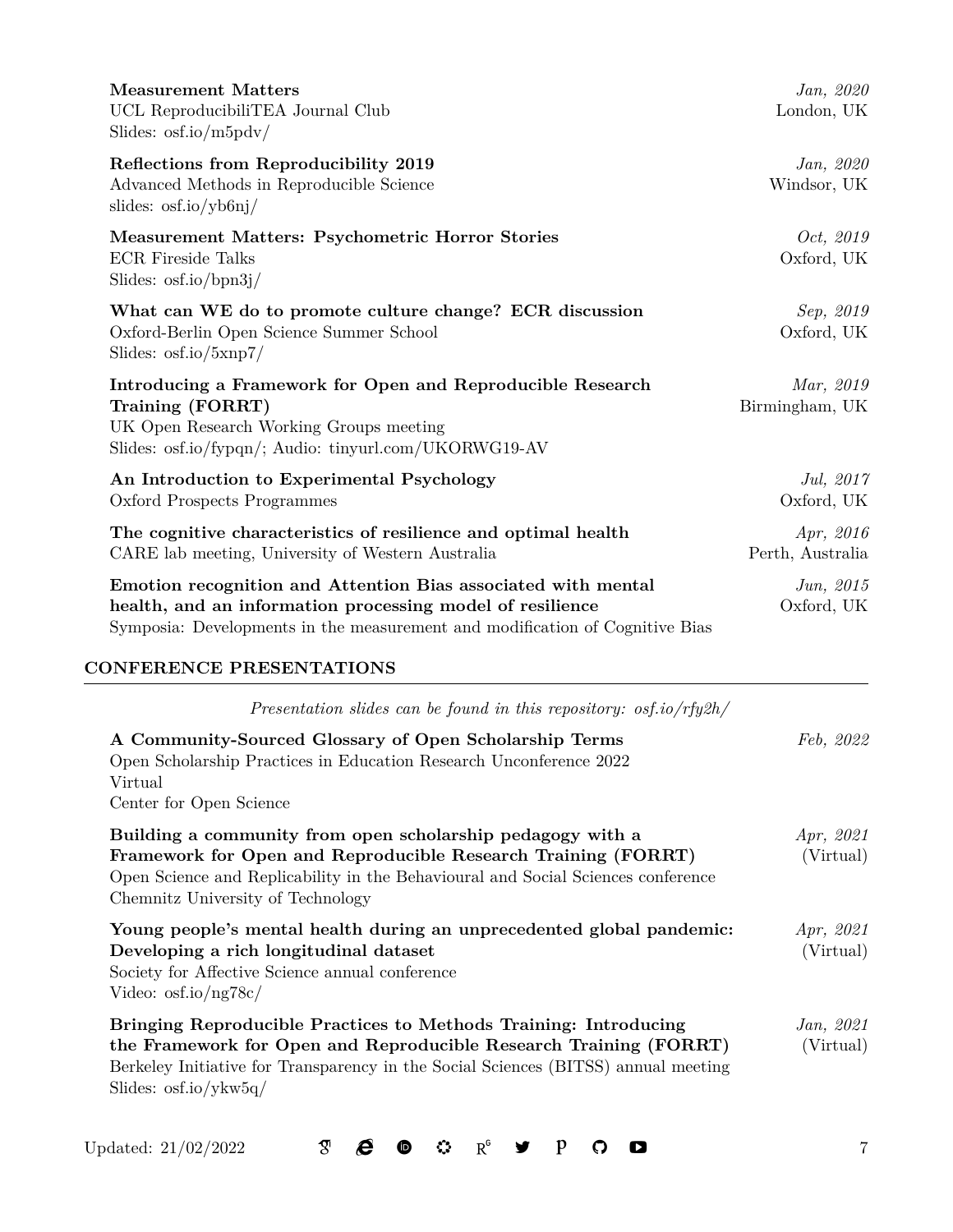| FORRT: Framework for Open and Reproducible Research Training<br>Sep, 2020<br>UK Open Research Working Groups meeting<br>(Virtual) Cambridge, UK<br>Slides: osf.io/eq9c7/; Video: youtu.be/JUnjW_Ycyk8                                                      |
|------------------------------------------------------------------------------------------------------------------------------------------------------------------------------------------------------------------------------------------------------------|
| Introducing a Framework for Open and Reproducible Research<br>Jun, 2019<br>Training (FORRT)<br>Rotterdam, Netherands<br>Society for the Improvement of Psychological Science (SIPS)<br>Co-Presenter: Azevedo, F; Repository: $\text{osf.io/trbm5}/$        |
| Measurement error in psychology<br>Jun, 2019<br>Society for the Improvement of Psychological Science<br>Rotterdam, Netherands<br>Co-Presenter: Neijenhuijs, K; Slides: osf.io/eghb5/                                                                       |
| Measuring cognitive-affective processing: The critical need for estimation<br>Jul, 2018<br>and reporting of reliability<br>Glasgow, UK<br>British Association for Behavioural and Cognitive Psychotherapies<br>Slides: $\frac{\text{osfio}}{\text{zjyhq}}$ |
| Exploring connectivity amongst cognitive biases with a psychometric<br>Jul, 2018<br>network approach<br>Glasgow, UK<br>British Association for Behavioural and Cognitive Psychotherapies<br>Slides: $\frac{\text{osfio}}{\text{sjr24}}$                    |
| Alignment of Attention Bias to Threat: a proof-of-principle study<br>Mar, 2018<br>Los Angles, US<br>Society for Affective Science                                                                                                                          |
| Jun, 2017<br>Do individuals allocate more attention to fear cues with high<br>British Association for Behavioural and Cognitive Psychotherapies<br>Manchester, UK                                                                                          |
| Attention bias favouring positive stimuli predicts future happiness and<br>May, 2017<br>positive emotions<br>Brighton, UK<br>British Psychological Society annual conference                                                                               |
| A cognitive model of psychological resilience: current and future directions<br>May, 2017<br>British Psychological Society annual conference<br>Brighton, UK                                                                                               |
| A cognitive model of psychological resilience<br>Sep, 2016<br>BPS West Midlands Branch annual conference<br>Birmingham, UK                                                                                                                                 |
| A cognitive model of psychological resilience: current and future directions<br>Jul, 2016<br>Psychology Postgraduate Affairs Group annual conference<br>York, UK                                                                                           |
| The 'Third Hypothesis' in Fredrickson's Broaden-and-Build Theory of<br>Sep, 2012<br>positive emotions<br>Glasgow, UK<br>British Psychological Society Undergraduate Conference                                                                             |

# **POSTERS**

*PDFs of posters can be found in this repository: [osf.io/rfy2h/](https://osf.io/rfy2h/)*

**Cognitive and Emotional Vulnerability Factors in Adolescence:** *May, 2019* **A Longitudinal Network Approach** Boston, US Society for Affective Science annual conference Poster: [osf.io/qnyv8/](https://osf.io/qnyv8/)

Updated: 21/02/2022  $\sigma$   $\mathcal{B}$   $\mathcal{C}$   $\sigma$   $\mathcal{C}$   $\mathbb{R}^6$   $\mathcal{Y}$   $P$   $\mathcal{O}$   $\mathcal{D}$  8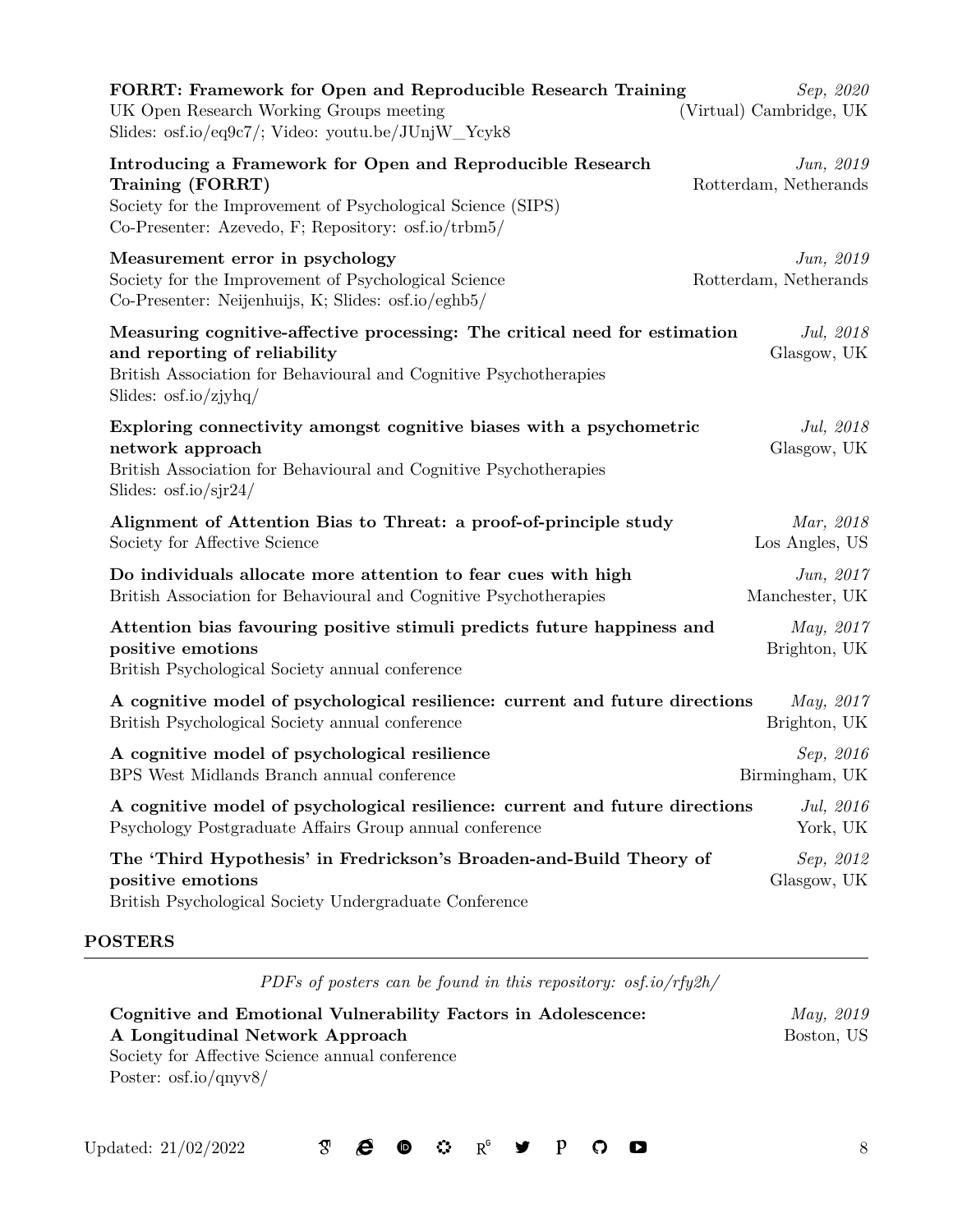| Cognitive-affective processes and their measurement: the need for<br>estimating and reporting measurement reliability<br>Society for Affective Science annual conference<br>Poster: $\frac{\text{os}_1}{\text{os}_2}$ | May, 2018<br>Los Angeles, US |
|-----------------------------------------------------------------------------------------------------------------------------------------------------------------------------------------------------------------------|------------------------------|
| Alignment of Attention Bias to Threat: a proof-of-principle study                                                                                                                                                     | <i>May, 2018</i>             |
| Society for Affective Science annual conference<br>Poster: $\frac{\text{os}_\text{ion}}{\text{on}}$                                                                                                                   | Los Angeles, US              |
| Cognitive correlates of mental health in adolescence:                                                                                                                                                                 | <i>May</i> , 2018            |
| A network analysis approach<br>Society for Affective Science annual conference<br>Poster: $\frac{\text{os}_1}{\text{os}_2}$                                                                                           | Los Angeles, US              |
| A cognitive model of psychological resilience: current and future directions                                                                                                                                          | Jul, $2017$                  |
| British Association for Behavioural and Cognitive Psychotherapies                                                                                                                                                     | Manchester, UK               |
| A cognitive model of psychological resilience: current and future directions                                                                                                                                          | Feb. 2017                    |
| MQ Mental health science meeting                                                                                                                                                                                      | London, UK                   |

**A cognitive model of psychological resilience: current and future directions** *Jun, 2016* European Conference on Positive Psychology Angers, France

### **PROFFESSIONAL ACTIVITIES**

**FORRT: a Framework for Open and Reproducible Research Training** Steering Committee; *[forrt.netlify.com/](https://forrt.netlify.com/)*

**ReproducibiliTea Global** Steering Committee Chair; *[reproducibilitea.org/](https://reproducibilitea.org/)*

**ReproducibiliTea Podcast** Co-creator, Co-Host, and audio producer; *[soundcloud.com/reproducibilitea](https://soundcloud.com/reproducibilitea)*

**Centre for Open Science Ambassador** Promoting, supporting, and teaching open science practices

### **SERVICE AND POSITIONS OF RESPONSIBILITY**

#### **Longer term service**

Fellow of Reproducible Research Oxford (RROx), University of Oxford. 2019 - 2021

Postdoc Representative, Oxford Experimental Psychology Open Science Committee. 2018 - 2021

Co-creator and co-convenor of ReproducibiliTea Journal Club, Oxford Experimental Psychology, University of Oxford. 2018 - 2021

#### **Individual events**

Pre-conference Co-Organiser: "Opening Affective Science at #2021SAS" - Open Research Practices and Diversity, Equity, and Inclusion in affective Science ([preconference website](https://society-for-affective-science.org/conferences/2021-sas-annual-conference/preconferences/)). Virtual event. Apr 2021.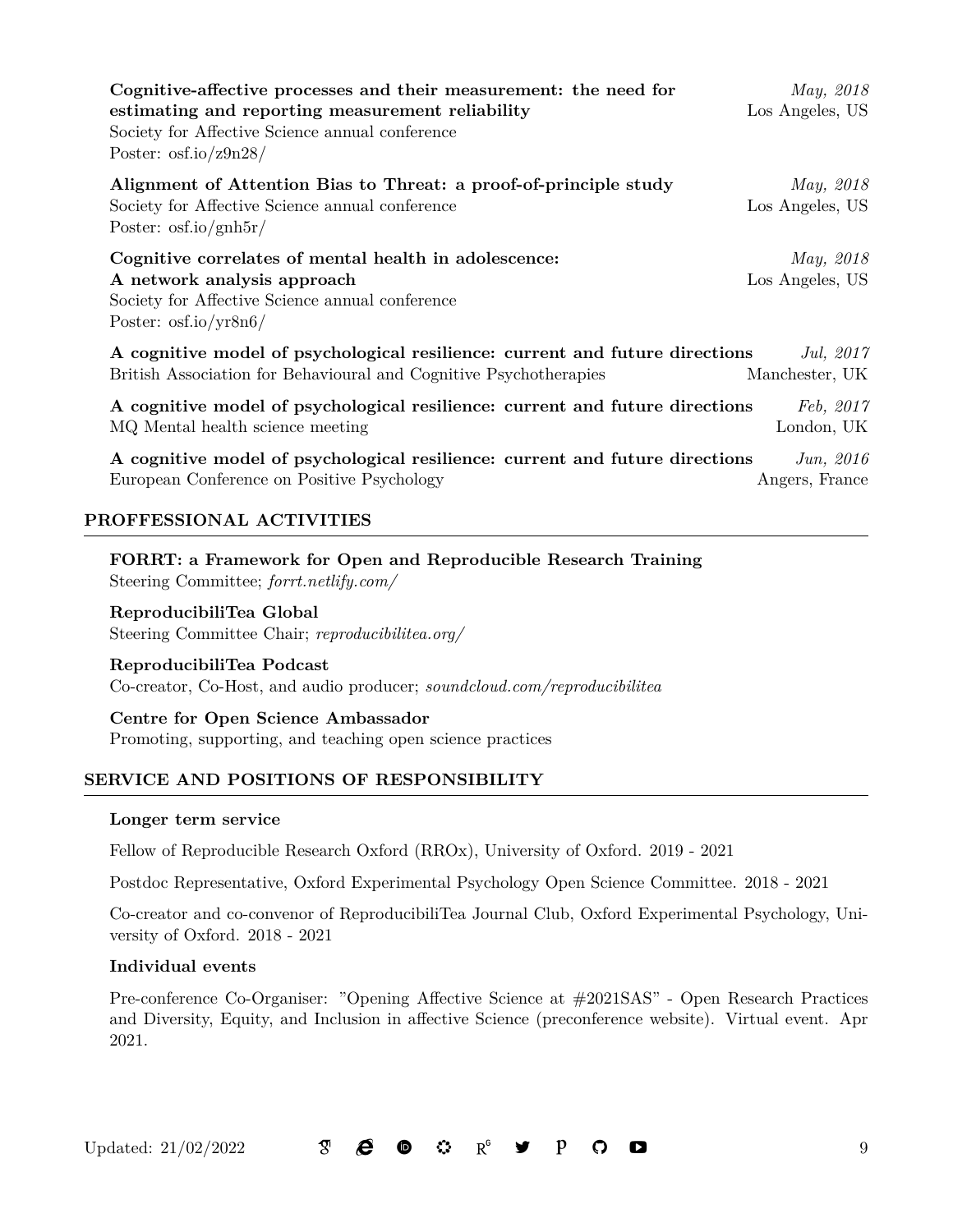Workshop Organiser: Implementing open science within Mental health Science - with a specific focus on the UKRI mental health networks [\(mentalhealthresearchmatters.org.uk/](http://mentalhealthresearchmatters.org.uk/)). Funded and supported by UKRI Mental Health Networks Coordination team. Virtual event. Dec 2020

Co-organiser of ECR focused event on research funding and networking for mental health Science. Funded and supported by UKRI Mental Health Networks Coordination team. 2-part Virtual event. Nov-Dec 2020

Interview Panellist for the role of Research Assistant, Department of Experimental Psychology, University of Oxford, Oct 2020

Selection Committee for the role of Postdoctoral Research Associate, Department of Experimental Psychology, University of Oxford, Oct 2019

Assistant organiser, Oxford Reproducibility Summer School, University of Oxford, 2018

Symposia organiser, Developments in the measurement and modification of Cognitive Bias - two day meeting, University of Oxford, Jul 2015.

Student representative, Clinical Psychology module for BSc in Psychology, University of Stirling, 2011

### **ACADEMIC BLOGGING**

| Medium Blog: medium.com/@Sam_D_Parsons/<br><b>Personal Blog:</b> sdparsons.github.io/posts.html<br>Here I blog about academic culture, ECR experiences, open science, and psychometrics |                    |           |
|-----------------------------------------------------------------------------------------------------------------------------------------------------------------------------------------|--------------------|-----------|
| Blogpost: Tell your students: Null results are significant too<br>rogierkievit.com/post/null-results-are-significant-too                                                                |                    | Feb, 2022 |
| Mental Health Research Matters blog (link)<br>How do I get funding for my research?: 5 questions to get you started                                                                     |                    | Dec, 2020 |
| Mental Health Research Matters blog (link)<br>#WorkingFromHome: Adjusting to my new life as a mental health Early Career Researcher                                                     | Mar, 2020          |           |
| Psychology Postgraduate Affairs Group (PsyPAG) blog. (link)<br>What advice would you give to yourself at the beginning of your postgraduate studies?                                    |                    | Aug, 2019 |
| the Psychologist blog; (link)<br>reflections on BPS postgraduate conference                                                                                                             | May, 2017          |           |
| PUBLIC ENGAGEMENT                                                                                                                                                                       |                    |           |
| <b>BBC</b> Oxford news interview<br>"Oxford study to investigate impact of COVID-19 pandemic on school life"                                                                            |                    | Sep, 2020 |
| JackFM Oxford radio interview<br>"Oxford study to investigate impact of COVID-19 pandemic on school life"                                                                               |                    | Sep, 2020 |
| "I'm a Researcher": Psychology, Summer, and Loneliness zones<br>Live chatroom discussions with secondary school students about research and academia                                    | $May$ -Jul, $2020$ |           |
| "Go get Mom" podcast interview podcast<br>Invited to talk about early findings from the Oxford ARC study                                                                                | May, 2020          |           |

Updated: 21/02/2022 10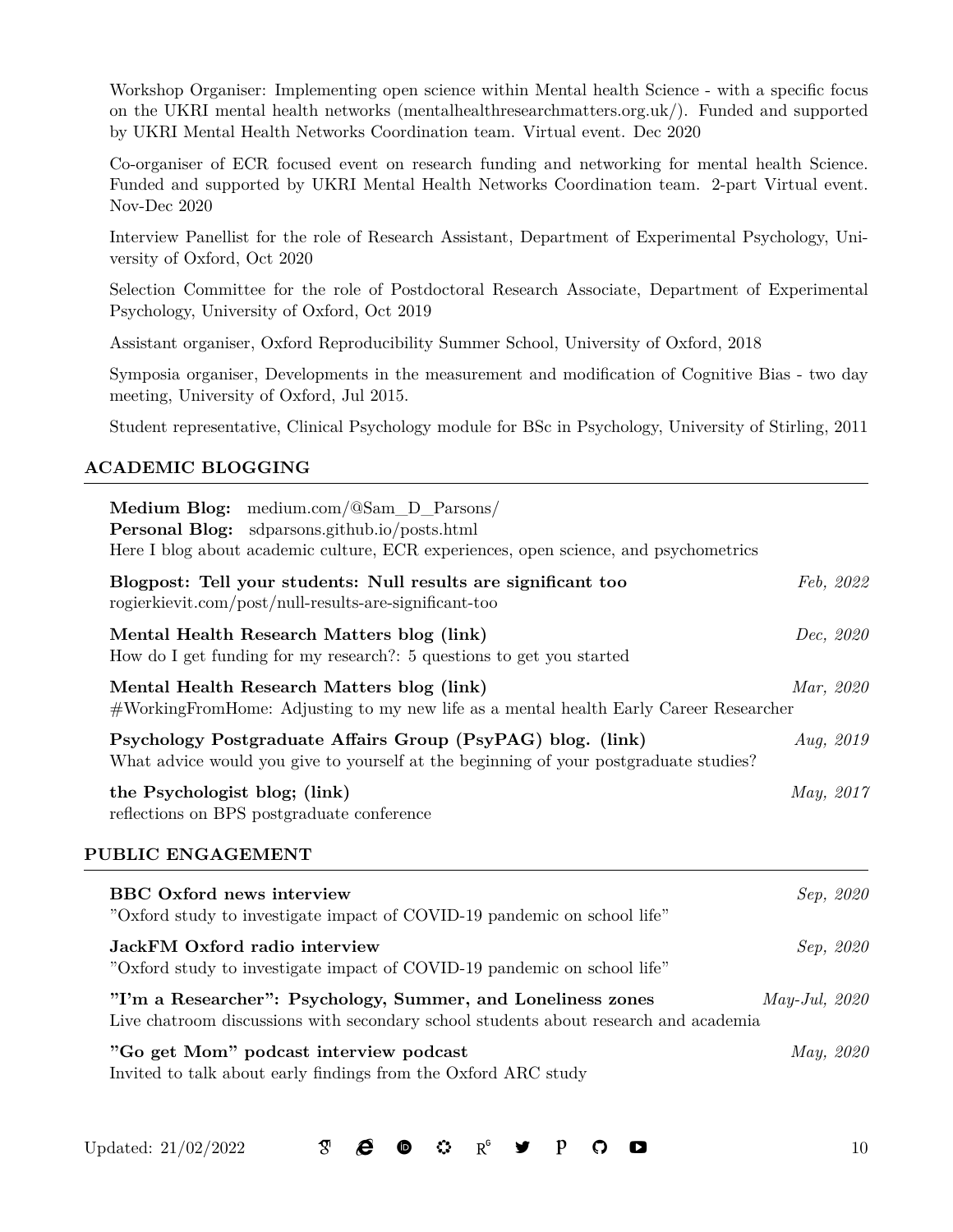| Oxplore<br>Contributed to the Big Question: Are we getting unhappier? (website) | Oct. 2018 |
|---------------------------------------------------------------------------------|-----------|
| Living library event, Curiosity Carnival                                        | Sep, 2018 |
| Acted as a "living book" to discuss psychological research with the public      | Oxford    |
| "I'm a Researcher, get me out of here", Curiosity Carnival                      | Sep, 2018 |
| Chatroom discussions with secondary school students about research              | Oxford    |

# **ADDITIONAL EDUCATION**

**Introduction to Structural Equation Modelling**. Path analysis, factor analysis, SEM and latent variables. Dec, 2021.

**Introduction to Longitudinal Structural Equation Modelling**. Multivariate latent curve models, multiple groups, mixture models. Dec, 2021.

**Train-the-Trainer Workshop: Data sharing**. UK Reproducibility Network: Building and delivering workshops on data sharing. Apr, 2021

**Improving your statistical questions**. Coursera online: Power analyses, meta-analyses and bias detection, equivalence testing, and NHST. Oct, 2020.

**R Programming in Data Science: High Volume Data** Online course (Lynda.com): Introduction to visualising and analysing network data. Jul, 2020

**Social Network Analysis Using R** Online course (Lynda.com): Introduction to visualising and analysing network data. Jul, 2020

**HPC: A beginner's tour of the command line (Linux)**, and **HPC: Introduction to the Advanced Research Computing (Linux)**. 2 half day workshops: Use of Oxford University's High Performance Computer Cluster. Oxford, UK; Jan 2020.

**ProjectTIER Faculty development workshop**. Two day workshop: Implementation of the TIER protocol for teaching integrity. Oxford, UK; Mar 2019.

**Psychological Networks Amsterdam Winter School**. Five day workshop: Theory and implementation of Network models. Amsterdam, The Netherlands; Jan 2019.

**Advanced Methods in Reproducible Research**. Five day workshop: preregistration, open science, bayesian statistics, version control with git, error detection, and data simulation. Windsor, UK; Jan 2019.

**Software Carpentry**. Two day workshop: Unix shell, Git for version control, R for reproducible analyses and visualisation. Aug, 2018

**Preparing for Tutorials in Psychology.** One day workshop: Teaching in tutorials, course structures, developing new assignments. Oxford, UK; Jun 2018

**Learning the R Tidyverse**. Online course (Lynda.com): data wrangling and R programming. Dec, 2017

**Improving your statistical inferences**. Coursera online: Interpreting frequentist and bayesian statistics, power, effect sizes, preregistration. 2017.

Updated:  $21/02/2022$  **3 &**  $\bullet$   $\bullet$   $\bullet$   $\bullet$  **y**  $\bullet$  **0**  $\bullet$  11